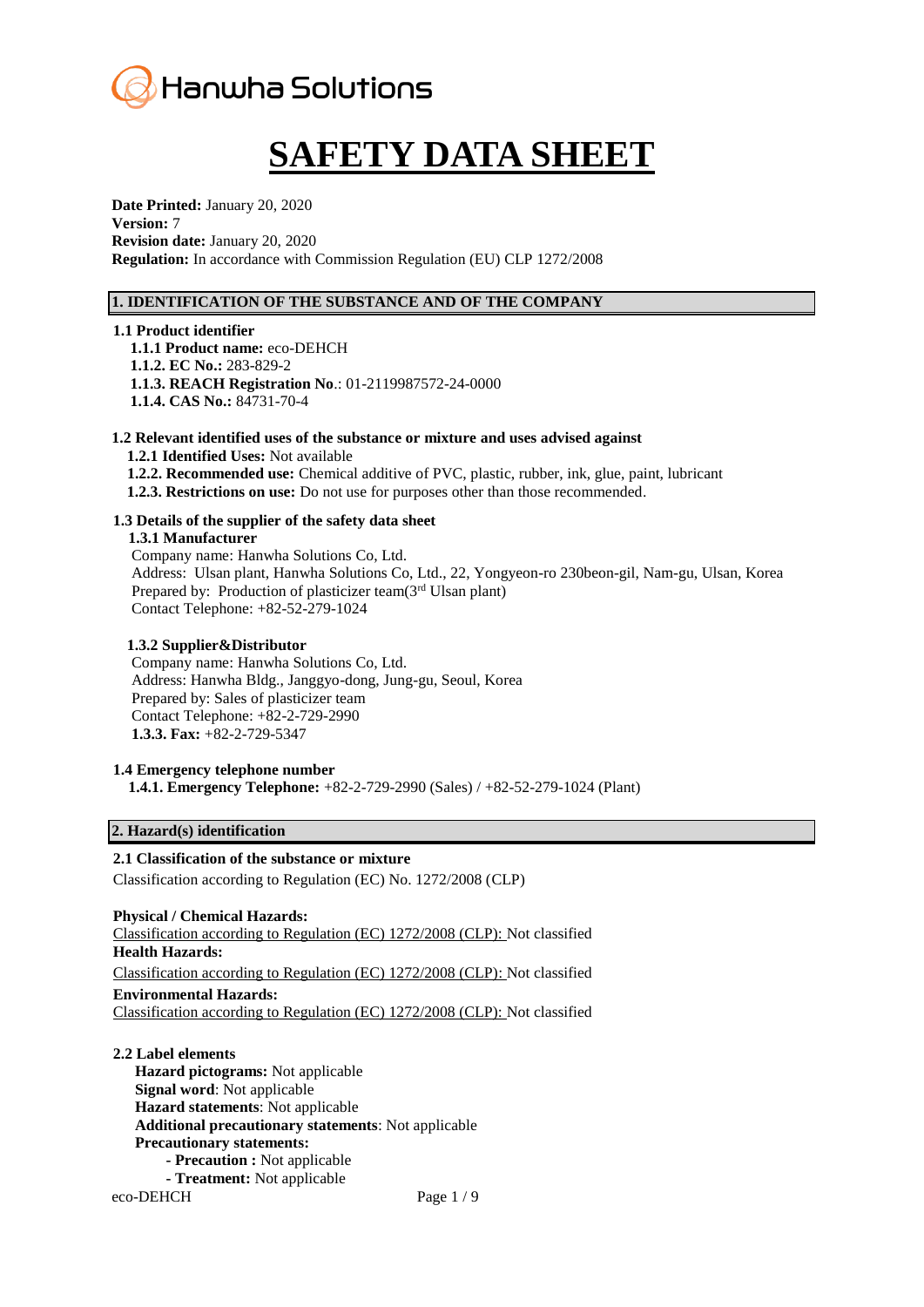

- **- Storage:** Not applicable
- **- Disposal:** Not applicable

#### **2.3 Other hazards**

- **- Additional precautionary statements:** Not applicable
- **National Fire Protection Association (NFPA)**
	- **Health:** Not available **Flammability:** Not available
	- **Reactivity:** Not available

#### **3. Composition/information on ingredients**

| Component                                                                | CAS No.    | EC No.    | Conc. $/$ % | Classification according to<br>1272/2008/EEC | Registration No.          |
|--------------------------------------------------------------------------|------------|-----------|-------------|----------------------------------------------|---------------------------|
| $\text{Bis}(2-\text{ethylhexyl})$<br>$cyclohexane-1,4-$<br>dicarboxylate | 84731-70-4 | 283-829-2 | > 99        | Not classified                               | 01-2119987572-<br>24-0000 |

# **4. First-aid measures**

# **4.1 Description of first aid measures**

- **4.1.1. General information:**
- Clean body thoroughly.

#### **4.1.2. Following inhalation:**

- **-** Specific medical treatment is urgent.
- Move victim to fresh air.
- Give artificial respiration if victim is not breathing.
- Administer oxygen if breathing is difficult.
- **4.1.3. Following skin contact:**
- In case of contact with substance, immediately flush skin or eyes with running water for at least 20 minutes.
- Remove and isolate contaminated clothing and shoes.
- Get immediate medical advice/attention.

# **4.1.4. Following eye contact**

- In case of contact with substance, immediately flush eyes with running water at least 20 minutes.
- **4.1.5. Following ingestion**
- Do not let him/her eat anything, if unconscious.
- Get medical advice/attention.

# **4.1.6. Self-protection of the first aider:**

- First aider: Pay attention to self-protection.

#### **4.2 Most important symptoms and effects, both acute and delay Acute effects:**

- None known

#### **4.3 Indication of immediate medical attention and notes for physician**

- Ensure that medical personnel are aware of the material(s) involved and take precautions to protect themselves.

#### **5. Fire-fighting measures**

# **5.1 Extinguishing media**

- **- Suitable extinguisher:** Use dry sand, dry fire extinguisher, water spray, normal foam, Carbon Dioxide, when fighting fires involving this material.
- **- Unsuitable extinguisher**: High Pressure Water Jet.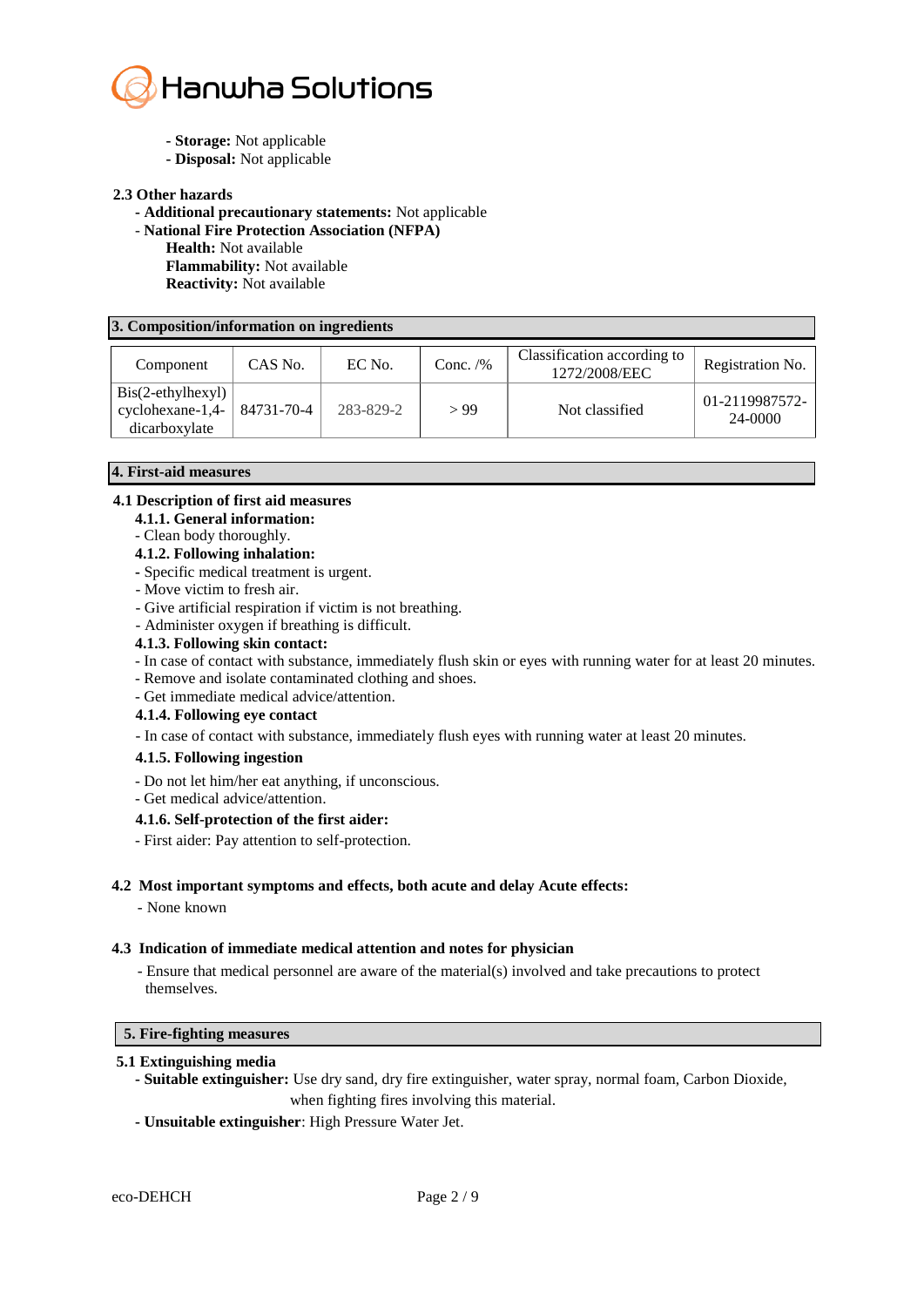

#### **5.2 Special hazards arising from the substance or mixture**

- **-** May be ignited by heat, sparks or flames.
- **-** Containers may explode when heated.
- **-** Some of these materials may burn, but none ignite readily.
- Fire will produce irritating and/or toxic gases.
- If inhaled, may be harmful.

### **5.3 Advice for firefighters**

- Move containers from fire area if you can do it without risk.
- Some may be transported hot.
- Runoff from fire control may cause pollution.
- Contact with substance may cause severe burns to skin and eyes.
- Dike fire-control water for later disposal; do not scatter the material.

#### **6. Accidental release measures**

#### **6.1 Personal precautions, protective equipment and emergency procedures**

- **-** Eliminate all ignition sources.
- **-** Stop leak if you can do it without risk.
- **-** Ventilate the area.
- **-** Do not touch or walk through spilled material.

#### **6.2 Environmental precautions**

**-** Prevent entry into waterways, sewers, basements or confined areas.

#### **6.3 The methods of purification and removal**

- **-** Small Spill; Flush area with flooding quantities of water. And take up with sand or other non-combustible absorbent material and place into containers for later disposal.
- **-** Large Spill; Dike far ahead of liquid spill for later disposal.
- **-** With clean shovel place material into clean, dry container and cover loosely; move containers from spill area.

# **7. Handling and storage**

# **7.1 Precautions for safe handling**

- Wash your hands thoroughly after handling.
- Please work with reference to engineering controls and personal protective equipment.
- Be careful to high temperature.

#### **7.2 Conditions for safe storage, including any incompatibilities**

- **-** Store in a closed container.
- **-** Store in cool and dry place.

# **8. Exposure controls/personal protection**

#### **8.1 Control parameters**

#### **Occupational Exposure limits**

- **ο EU regulation:** Not available
- **ο U.S regulation:** Not available
- **ο ACGIH**: Not available
- **ο Biological exposure index**: Not available
- **ο Other**: Not available
- **ο DNELs, PNECs**: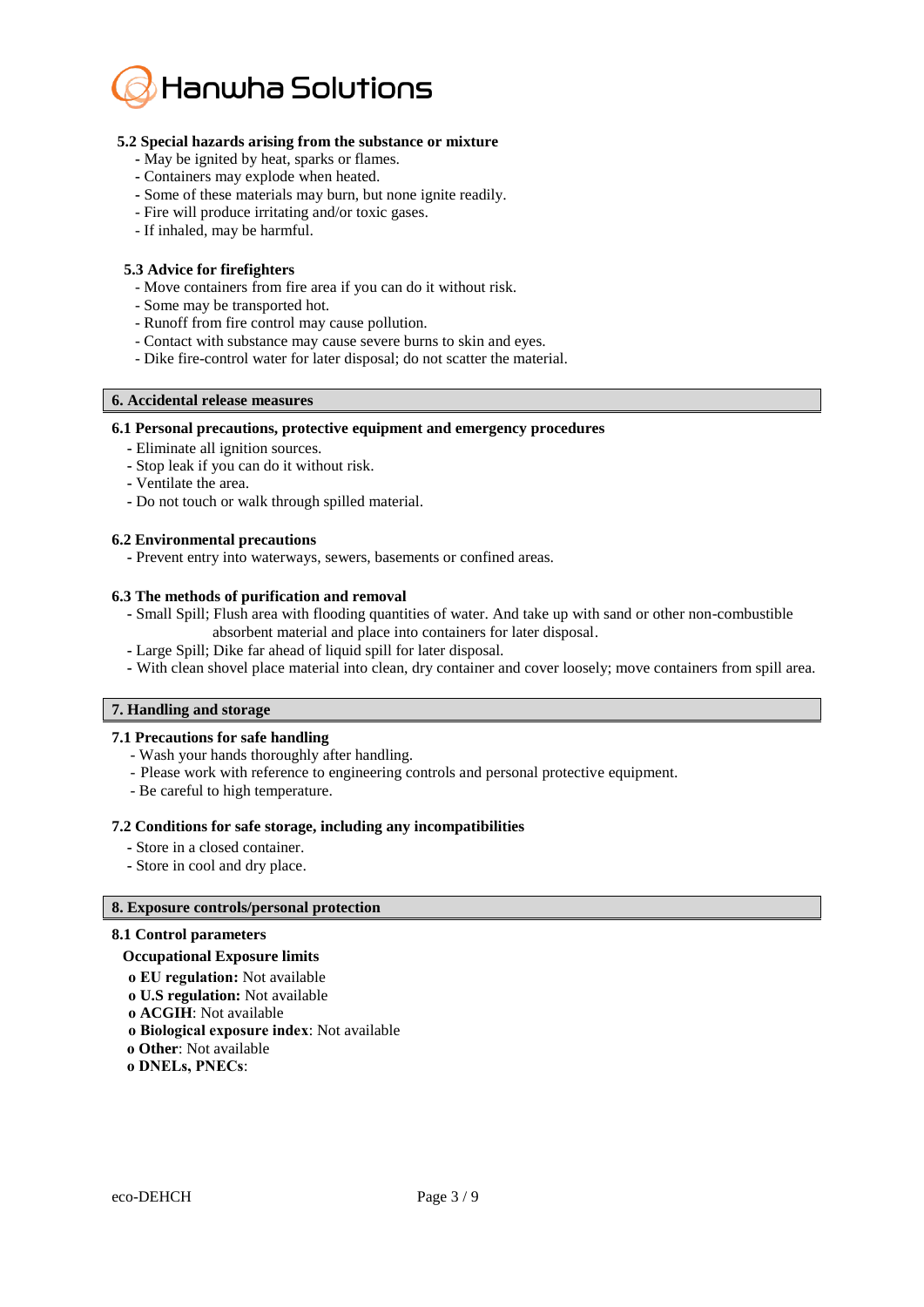

| <b>Exposure</b>                              | <b>DNELs, DMELs, PNECs</b>                                                     |                                              |                                    |                                                      |                                       |                                              |                                        |                                                  |                                           |                                              |                                        |                                               |
|----------------------------------------------|--------------------------------------------------------------------------------|----------------------------------------------|------------------------------------|------------------------------------------------------|---------------------------------------|----------------------------------------------|----------------------------------------|--------------------------------------------------|-------------------------------------------|----------------------------------------------|----------------------------------------|-----------------------------------------------|
| route of<br>relevance                        | Industrial                                                                     |                                              |                                    | Professional                                         |                                       |                                              |                                        | Consumer                                         |                                           |                                              |                                        |                                               |
|                                              | Long<br>term,<br>Local<br>effect<br>S                                          | Long<br>term,<br>syste<br>mic<br>effect<br>S | Short<br>term,<br>locale<br>ffects | <b>Short</b><br>term,<br>syste<br>mic<br>effect<br>S | Long<br>term,<br>Local<br>effect<br>S | Long<br>term,<br>syste<br>mic<br>effect<br>S | Short<br>term,<br>local<br>effect<br>S | <b>Short</b><br>term,<br>syste<br>mic<br>effects | Long<br>term,<br>Loca<br>1<br>effec<br>ts | Long<br>term,<br>syste<br>mic<br>effect<br>S | Short<br>term,<br>local<br>effect<br>S | Short<br>term,<br>syste<br>mic<br>effect<br>S |
| Human: oral<br>(mg/kg)<br>bw/day)            |                                                                                |                                              | $\overline{a}$                     |                                                      |                                       |                                              |                                        |                                                  | $\overline{a}$                            | 5                                            |                                        |                                               |
| Human:<br>inhalation<br>(mg/m <sup>3</sup> ) |                                                                                | 35.3                                         |                                    |                                                      |                                       |                                              |                                        |                                                  |                                           | 8.7                                          |                                        |                                               |
| Human:<br>dermal<br>(mg/kg)<br>bw/day)       |                                                                                | 10                                           |                                    |                                                      |                                       |                                              |                                        |                                                  |                                           | 5                                            |                                        |                                               |
| Environment:<br>water                        | 100 μg/L (Fresh water), 10 μg/L (Marine water)                                 |                                              |                                    |                                                      |                                       |                                              |                                        |                                                  |                                           |                                              |                                        |                                               |
| Environment:<br>air                          |                                                                                |                                              |                                    |                                                      |                                       |                                              |                                        |                                                  |                                           |                                              |                                        |                                               |
| Environment:<br>soil                         | 85.07 mg/kg soil dw                                                            |                                              |                                    |                                                      |                                       |                                              |                                        |                                                  |                                           |                                              |                                        |                                               |
| Environment:<br>Sediment                     | 426.62 mg/kg sediment dw (fresh water), 42.66 mg/kg sediment dw (marine water) |                                              |                                    |                                                      |                                       |                                              |                                        |                                                  |                                           |                                              |                                        |                                               |
| Environment:<br><b>STP</b>                   | $100$ mg/L                                                                     |                                              |                                    |                                                      |                                       |                                              |                                        |                                                  |                                           |                                              |                                        |                                               |
| Environment:<br>Predators                    | 222 mg/kg food                                                                 |                                              |                                    |                                                      |                                       |                                              |                                        |                                                  |                                           |                                              |                                        |                                               |

# **8.2 Exposure controls**

# **Appropriate engineering controls**

- Use process enclosures, local exhaust ventilation, or other engineering controls to control airborne levels below recommended exposure limits.

# **Individual protection measures, such as personal protective equipment**

# **Respiratory protection**

- Follow the European Standard EN149. Use a European Standard EN 149 approved respirator if exposure limits are exceeded or if irritation or other symptoms are experienced.

# **Eye protection**

- Wear safety goggles as follow if eye irritation or other disorder occur.
- ; In case of gaseous state organic material: enclosed safety goggles
- ; In case of vapour state organic material: safety goggles or breathable safety goggles
- ; In case of particulate material: breathable safety goggles
- An eye wash unit and safety shower station should be available nearby work place.

# **Hand protection**

- Wear appropriate protective gloves by considering physical and chemical properties of chemicals.

#### **Body protection**

- Wear appropriate protective clothing by considering physical and chemical properties of chemicals.

# **9. Physical and chemical properties**

# **9.1 Information on basic physical and chemical properties**

| Appearance          |          |
|---------------------|----------|
| <b>Description:</b> | Liquid   |
| <b>Color:</b>       | Colorles |

**Color:** Colorless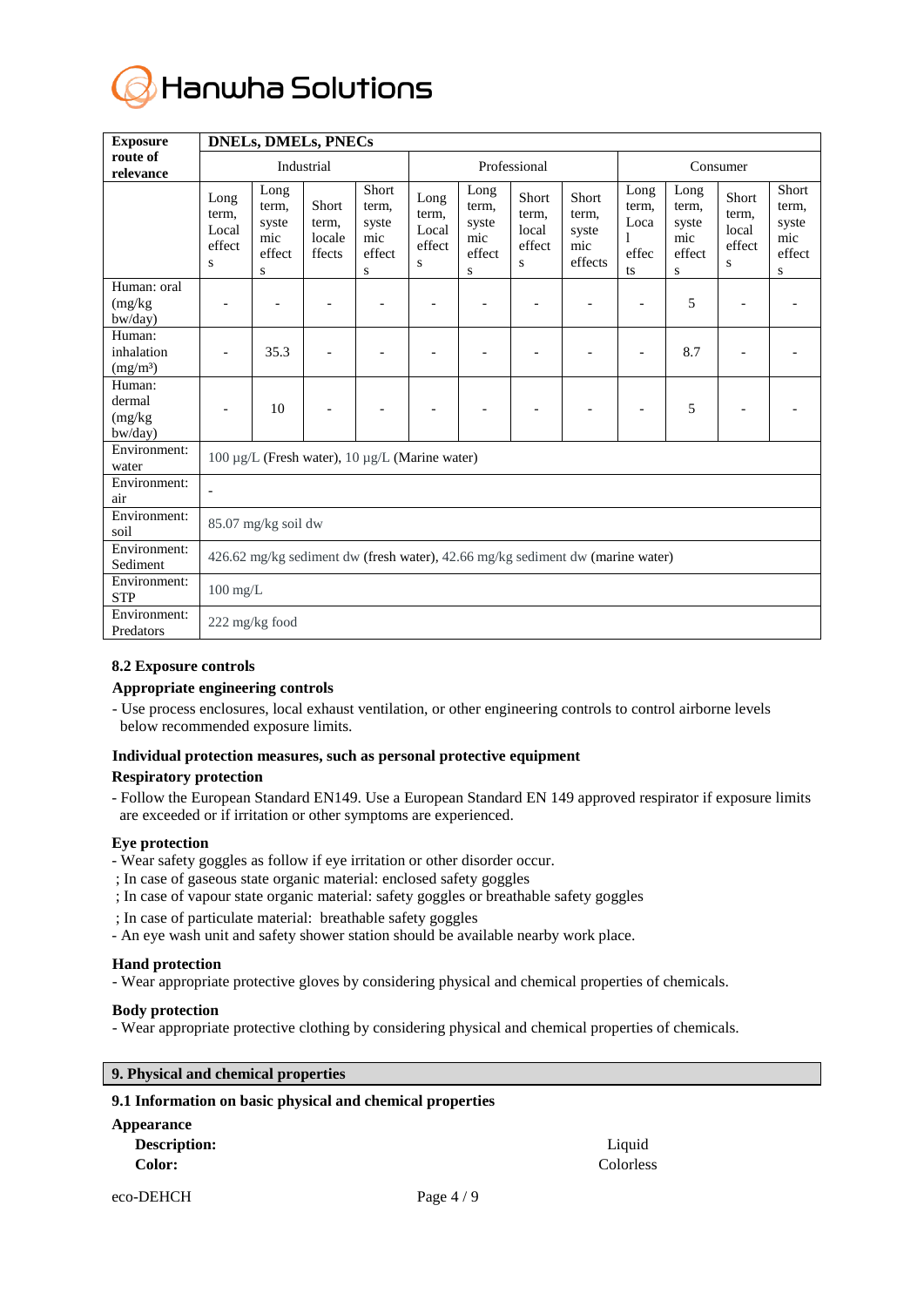

| Odor:                                                | Odorless                   |
|------------------------------------------------------|----------------------------|
| <b>Odor threshold:</b>                               | Not available              |
| pH:                                                  | 6.19 (CIPAC MT 75.3)       |
| <b>Melting point/freezing point:</b>                 | $-40.7$ °C                 |
| Initial boiling point and boiling range:             | 406.4 $^{\circ}$ C         |
| <b>Flash point:</b>                                  | 212°C (Cleveland open cup) |
| <b>Evaporation rate:</b>                             | Not available              |
| Flammability (solid, gas):                           | Not applicable             |
| <b>Upper/lower flammability or explosive limits:</b> | Not available              |
| Vapor pressure:                                      | $< 1.5$ mmHg (50 °C)       |
| Vapor density:                                       | Not available              |
| <b>Relative density</b>                              | 0.956(20 °C)               |
| <b>Solubility in water:</b>                          | Insoluble                  |
| <b>Partition coefficient: n-octanol/water:</b>       | $logKow \ge 6.2$           |
| <b>Auto-ignition temperature:</b>                    | Not available              |
| <b>Decomposition temperature</b>                     | Not available              |
| <b>Dynamic viscosity:</b>                            | 30-45 mPa.s $(20 °C)$      |
| <b>Explosive properties:</b>                         | Not available              |
| <b>Oxidizing properties:</b>                         | Not available              |
| Molecular weight:                                    | $396.6 \text{mol/g}$       |
|                                                      |                            |

# **10. Stability and reactivity**

# **10.1 Reactivity/Chemical stability/Possibility of hazardous reactions:**

- Fire may produce irritating and/or toxic gases.
- If inhaled, may be harmful.

#### **10.2 Conditions to avoid:**

- Keep away from heat/sparks or flames.

#### **10.3 Incompatible materials:**

- Combustion materials

# **10.4 Hazardous decomposition products:** Irritating, Toxic gases

| 11. Toxicological information             |                                                               |  |  |
|-------------------------------------------|---------------------------------------------------------------|--|--|
| 11.1 Information on toxicological effects |                                                               |  |  |
| (a) Acute toxicity                        | Not classified                                                |  |  |
|                                           | Not classified                                                |  |  |
| Oral                                      | Rat(female), $LD_{50} > 2,000$ mg/kg bw (OECD TG 403,<br>GLP) |  |  |
|                                           | Not classified                                                |  |  |
| Dermal                                    | Rat(female), $LD_{50} > 2,000$ mg/kg bw (OECD TG 402,<br>GLP) |  |  |
| Inhalation                                | Not available                                                 |  |  |
| (b) Skin Corrosion/Irritation             | Not classified                                                |  |  |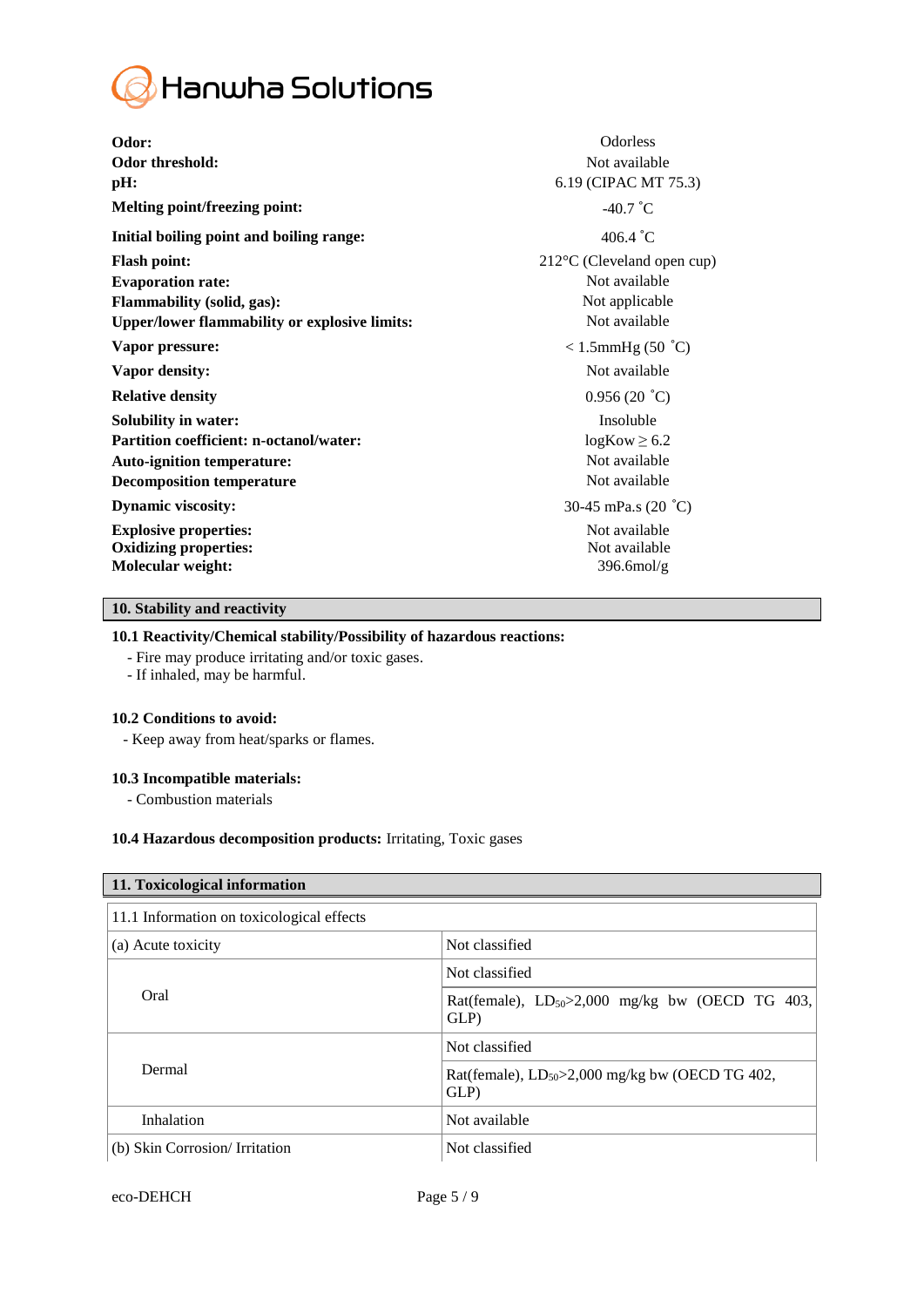# **G** Hanwha Solutions

|                                                      | The test substance induced no dermal irritation when<br>applied to male New Zealand white rabbits and was<br>therefore considered a non-irritant. In addition, there was<br>no mortality and no treatment-related clinical signs were<br>observed. (erythema score=0, edema score=0) (OECD TG<br>404, GLP)                                                                                                                             |
|------------------------------------------------------|----------------------------------------------------------------------------------------------------------------------------------------------------------------------------------------------------------------------------------------------------------------------------------------------------------------------------------------------------------------------------------------------------------------------------------------|
|                                                      | Not classified                                                                                                                                                                                                                                                                                                                                                                                                                         |
| (c) Serious Eye Damage/ Irritation                   | The test item was considered to be non-irritating to eyes in<br>three New Zealand white rabbits. (cornea score=0, iris<br>score=0, conjunctivae score=0, chemosis score=0) (OECD<br>TG 405, GLP)                                                                                                                                                                                                                                       |
| (d) Respiratory sensitization                        | Not available                                                                                                                                                                                                                                                                                                                                                                                                                          |
|                                                      | Not classified                                                                                                                                                                                                                                                                                                                                                                                                                         |
| (e) Skin Sensitization                               | The highest concentration of the test item $(100\%)$ induced<br>no skin irritation was used in the patch exposure for<br>second induction and challenge. (OECD TG 406, GLP)                                                                                                                                                                                                                                                            |
|                                                      | Not classified                                                                                                                                                                                                                                                                                                                                                                                                                         |
| (f) Carcinogenicity                                  | - IARC, ACGIH, NTP, OSHA, EU CLP 1272/2008:<br>Not listed                                                                                                                                                                                                                                                                                                                                                                              |
|                                                      | Not classified                                                                                                                                                                                                                                                                                                                                                                                                                         |
| (g) Mutagenicity                                     | in vitro: Mammalian Chromosome Aberration Test(OECD<br>TG 473, GLP), Bacterial Reverse Mutation<br>Test(OECD TG 471, GLP):<br>with/without<br>metabolic activation : Negative<br>in vivo: Mouse, Mammalian Erythrocyte Micronucleus<br>Test(OECD TG 474, GLP): Negative                                                                                                                                                                |
|                                                      | Not classified                                                                                                                                                                                                                                                                                                                                                                                                                         |
| (h) Reproductive toxicity                            | - Rats dosed by oral gavage during organogenesis at dose<br>levels of 100, 300 and 1,000 mg/kg bw/day did not result<br>in any toxicologically significant effects at any dose<br>level. (OECD TG 414, GLP)<br>- No treatment-related clinical signs and death of SD rats<br>in two generations was found at dose level of 0, 40, 200<br>and 1,000mg/kg.day by gavage. NOAEL is considered to<br>be 1,000 mg/kg.day (OECD TG 416, GLP) |
| (i) Specific target organ toxicity (single exposure) | Not available                                                                                                                                                                                                                                                                                                                                                                                                                          |
| (i) Specific target organ toxicity (repeat exposure) | Not available                                                                                                                                                                                                                                                                                                                                                                                                                          |
| (k) Aspiration Hazard                                | Not available                                                                                                                                                                                                                                                                                                                                                                                                                          |

# **12. Ecological information**

| 12.1 Toxicity  |                                                                                                                                                                                     |
|----------------|-------------------------------------------------------------------------------------------------------------------------------------------------------------------------------------|
|                | Not classified                                                                                                                                                                      |
| Acute toxicity | Fish: Oryzias latipes, $LC_{50}(96h) > 100$ mg/L semi-static<br>(OECD TG 203, GLP)<br>Invertebrate: <i>Daphnia magna</i> , EC <sub>50</sub> (48h) > 0.17 mg/L<br>(OECD TG 202, GLP) |
| eco-DEHCH      | Page $6/9$                                                                                                                                                                          |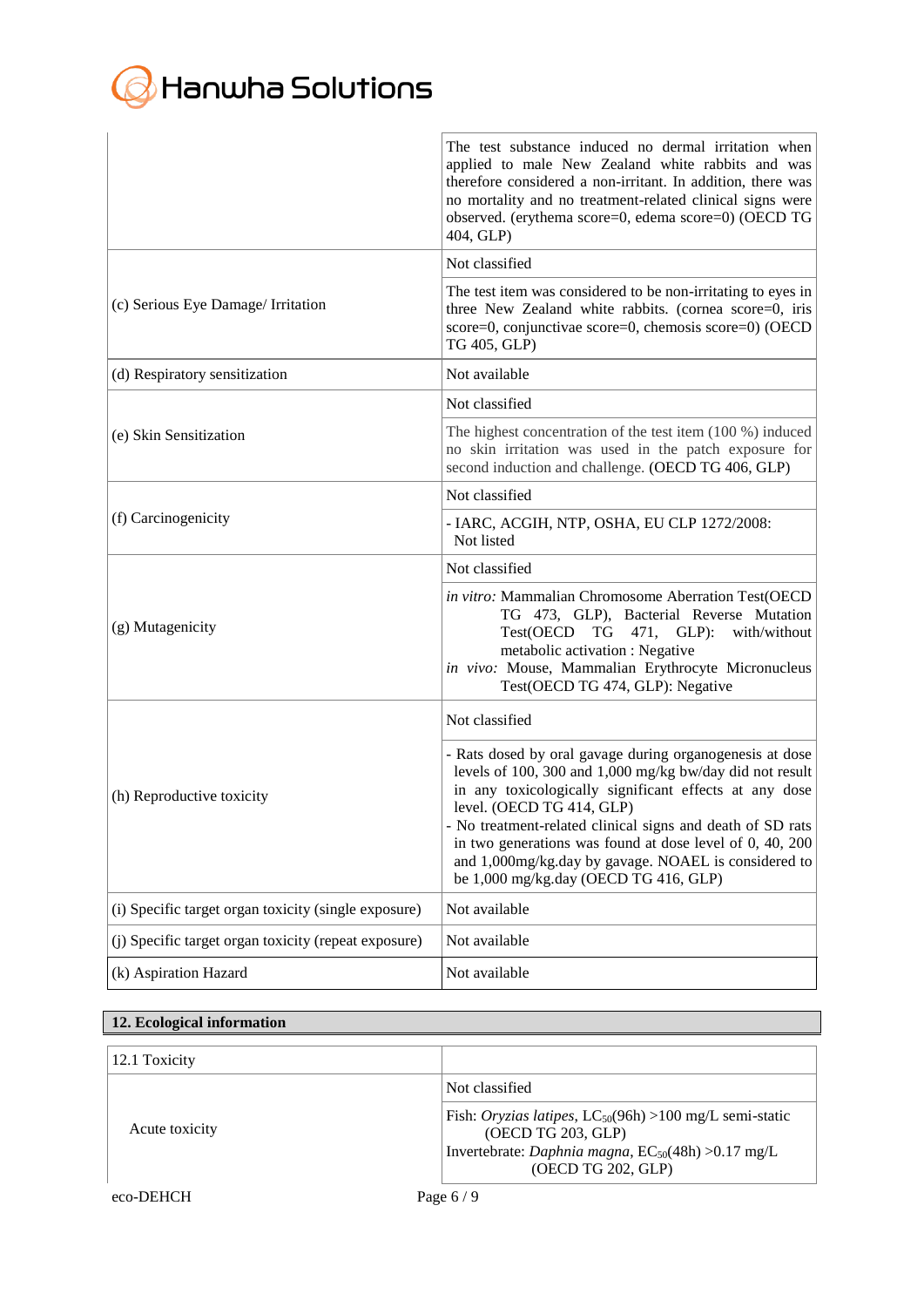

|                                         | Algae: Pseudokirchneriella subcapitata, $EC_{50}(72h) > 0.27$<br>mg/L static (OECD TG 201, GLP)                                                                                                                                                                                                                                  |
|-----------------------------------------|----------------------------------------------------------------------------------------------------------------------------------------------------------------------------------------------------------------------------------------------------------------------------------------------------------------------------------|
| Chronic toxicity                        | Fish: Danio rerio(previous mane : Brachydanio rerio),<br>28days NOEC > 10 mg/L (OECD TG 215, GLP)<br>Oryzias latipes, NOEC > 0.0657mg/L (OECD TG 210,<br>GLP)                                                                                                                                                                    |
| 12.2 Persistence and degradability      | Persistence:<br>- High persistency (log Kow is more than 4 estimated.)<br>$(LogKow \ge 6.2)$<br>Degradability:<br>- Bis(2-ethylhexyl) cyclohexane-1,4-dicarboxylate: 0.487<br>day                                                                                                                                                |
| 12.3 Bio-accumulative potential         | Bioaccumulation:<br>Bioaccumulation is expected to be low according to the<br>$BCF < 500$ ( $BCF = 9$ ) (OECD TG 305, GLP)<br>Biodegradation:<br>As not well-biodegraded, it is expected to have high<br>accumulation potential in living organisms (54.1%<br>biodegradation was observed after 28 days) (OECD TG<br>301 C, GLP) |
| 12.4 Mobility in soil                   | High potency of mobility to soil.<br>$(\log Koc \geq 5.63$ (Estimated), 40°C) (OECD TG 121, GLP)                                                                                                                                                                                                                                 |
| 12.5 Results of PBT and vPvB assessment | Bis(2-ethylhexyl) cyclohexane-1,4-dicarboxylate<br>is not PBT / vPvB.                                                                                                                                                                                                                                                            |
| 12.6 Hazardous to the ozone layer       | Not classified                                                                                                                                                                                                                                                                                                                   |
| 12.7 Other adverse effects              | Not available                                                                                                                                                                                                                                                                                                                    |

# **13. Disposal considerations**

# **13.1 Waste treatment methods**

- Waste must be disposed of in accordance with federal, state and local environmental control regulation.

#### **13.1.1 Product/Packaging disposal:**

**-** Consider the required attentions in accordance with waste treatment management regulation.

#### **13.1.2 Waste treatment-relevant information:**

- Waste must be disposed of in accordance with directive 2008/98/EC.

# **13.1.3 Sewage disposal-relevant information:**

- Release to the environment or sewage system is prohibited. Must be treated as hazardous waste.

#### **13.1.4 Other disposal recommendations:** Not available

### **14. Transport information**

# **14.1 UN No.:** Not applicable

#### **14.2 UN Proper shipping name:** Not applicable

#### **14.3 Transport Hazard classes:**

ADR: Not applicable

# eco-DEHCH Page 7 / 9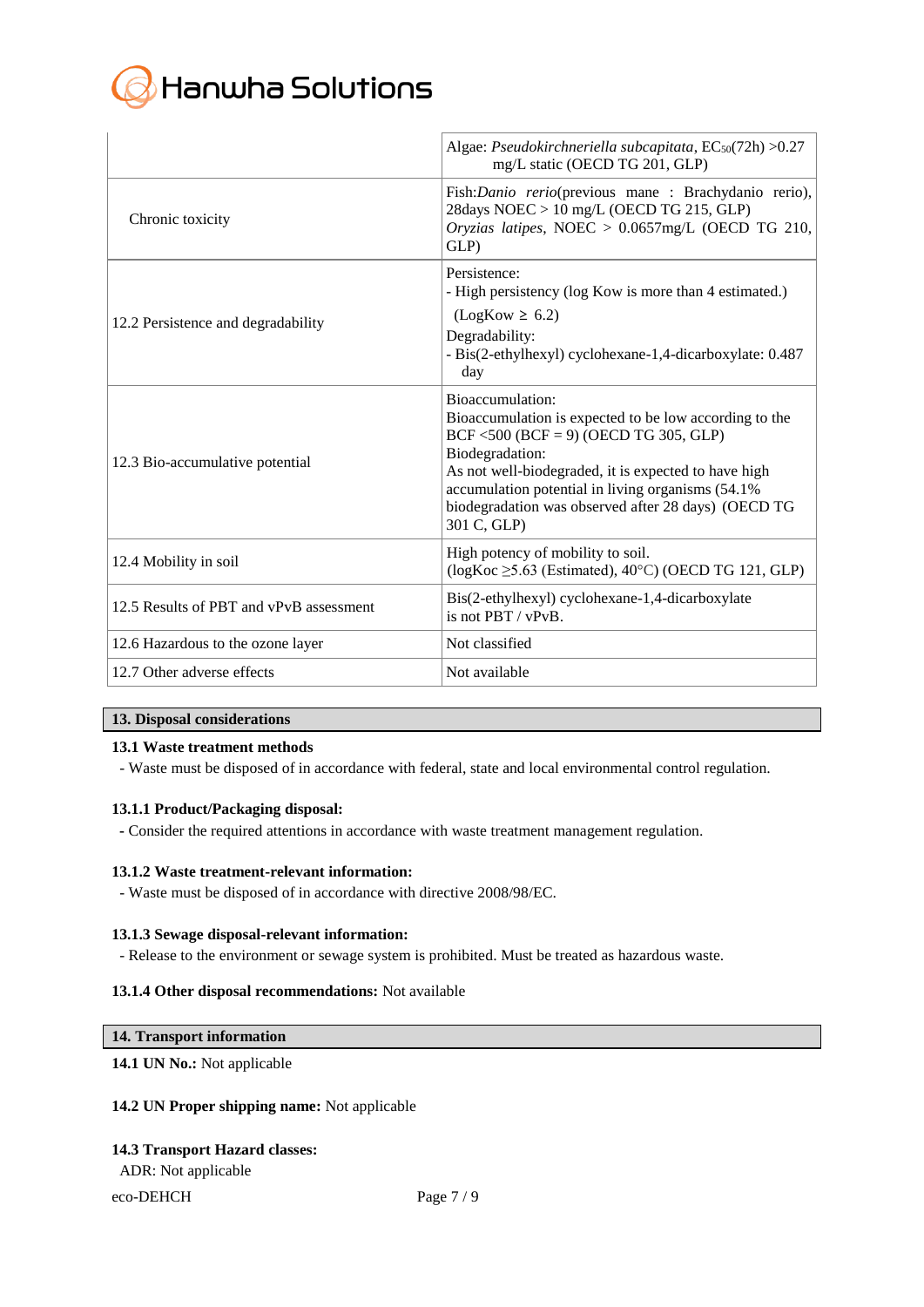

IMDG: Not applicable ICAO/IATA: Not applicable RID: Not applicable

**14.4 Packing group:** Not applicable

- **14.5 Environmental hazards:** Not applicable
- **14.6 Special precautions for user : in case of fire:** Not applicable **in case of leakage:** Not applicable

# **15. Regulatory information**

#### **15.1 Safety, health and environmental regulation/legislation specific for mixture**

**EU Regulatory Information EU classification EU 1272/2008(CLP) Classification:** Not classified  **Risk phrases:** Not classified  **Safety phrases:** Not classified **EU SVHC list**: Not regulated **EU Authorization list**: Not regulated **EU Restriction list**: Not regulated  **Waste Framework Directive 2008/98/EC:** Not regulated

#### **Foreign Inventory Status**

- Korea management information: Existing Chemical Substance : Present (2013-3-5632)
- -Japan management information: Existing and New Chemical Substances (ENCS): Not listed
- China management information: Inventory of Existing Chemical Substances (IECSC): Not listed
- Australia management information: Australian Inventory Inventory of Chemical Substances (AICS): Not listed
- Canada management information: Domestic Substances List (DSL): Not listed
- New Zealand management information: New Zealand Inventory of Chemicals (NZIoC): Not listed
- Philippines management information: Philippine Inventory of Chemicals and Chemical Substances (PICCS): Not listed

#### **15.2 Chemical safety assessment:** Not available

#### **16. Other information**

Product safety data sheet for prepared in accordance with Regulation (EU) 1272/2008

**16.1 Indication of changes:** Preparation date: May 18, 2017 Version: 7 Revision date: January 20, 2020

#### **16.2 Key literature reference and sources for data:**

- National chemicals information systems; http://ncis.nier.go.kr
- TSCA; http://iaspub.epa.gov/sor\_internet/registry/substreg/searchandretrieve/searchbylist/search.do
- EU Regulation 1272/2008
- TOMES;LOLI ; http://csi.micromedex.com/fraMain.asp?Mnu=0
- o UN Recommendations on the transport of dangerous goods 17<sup>th</sup>
- IARC Monographs on the Evaluation of Carcinogenic Risks to Humans; http://monographs.iarc.fr
- ECHA CHEM; http://echa.europa.eu/web/guest/information-on-chemicals/registered-substances

eco-DEHCH Page 8 / 9